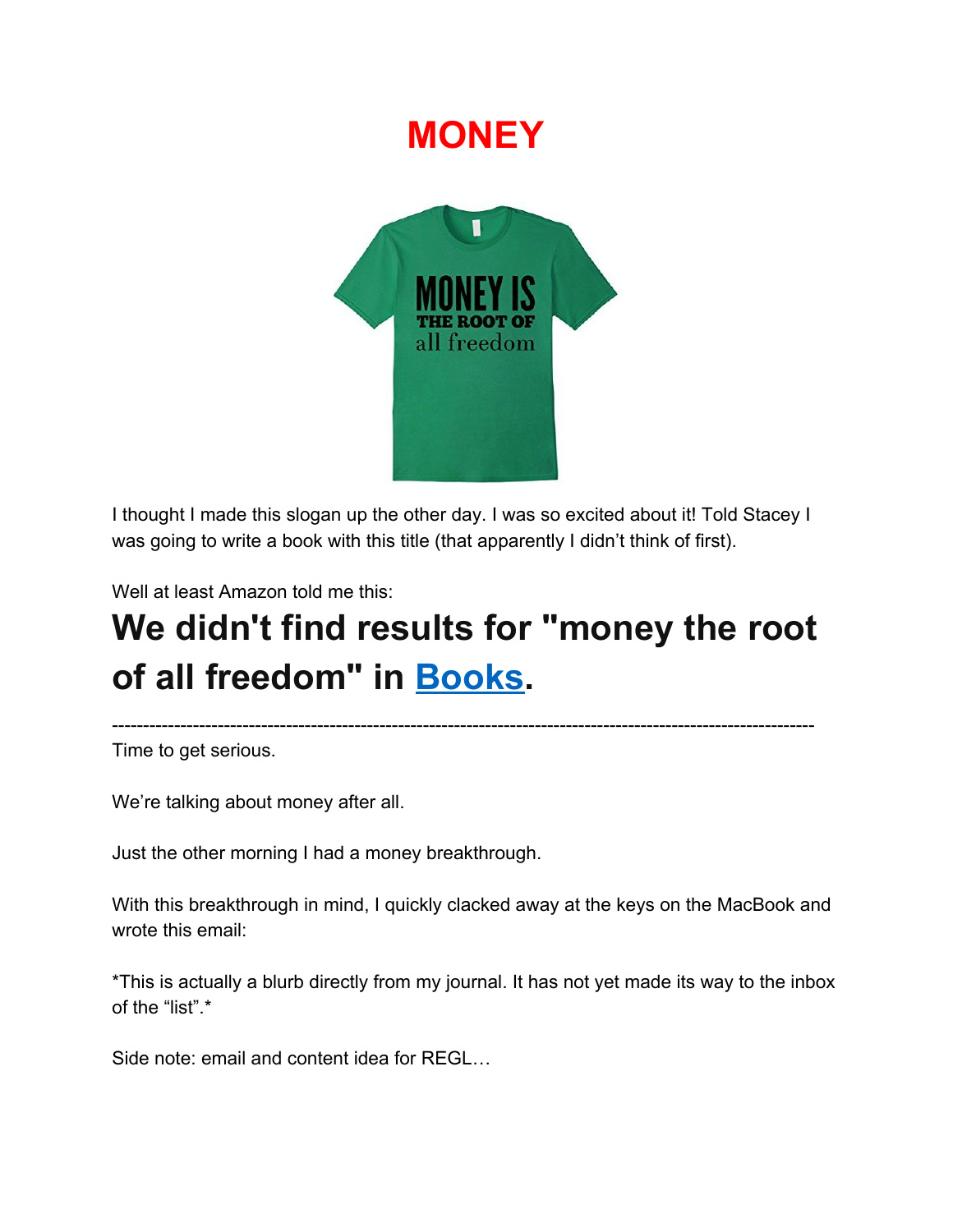Recently I discovered a secret about me and my wife that will change the course of our future. This secret will rocket launch our legacy to the stratosphere.

It's actually secrets, not secret.

Each separate. Her's, and mine.

Both forged during childhood. Secrets that affect the way her and I communicate. Secrets that still cause friction and disagreements in our marriage.

These same types of secrets are the #1 factor in divorce in America.

I'll discuss each of these secrets in a moment.

First, let me tell you a directly related story about Good Life Member Fred Dorsey. He and I talked last Friday. During the conversation I discovered something about Fred that will (if he lets it) change his life, his money, his success, and his legacy forever.

It's a **secret**. A secret about Fred.

Listen to the conversation with Fred and let me know when you figure it out. It's almost unbelievable.

#### **You have secrets.**

If you are not where you want to be in your business… If you are not where you want to be financially… If your marriage is not in the place you want it to be… Even if you have a decent amount of dough, but you still have the feeling it's not enough…

Secrets.

There's actually chills running up my neck and into my head (do you ever get those kinda awesome head tingles?) right now.

Why?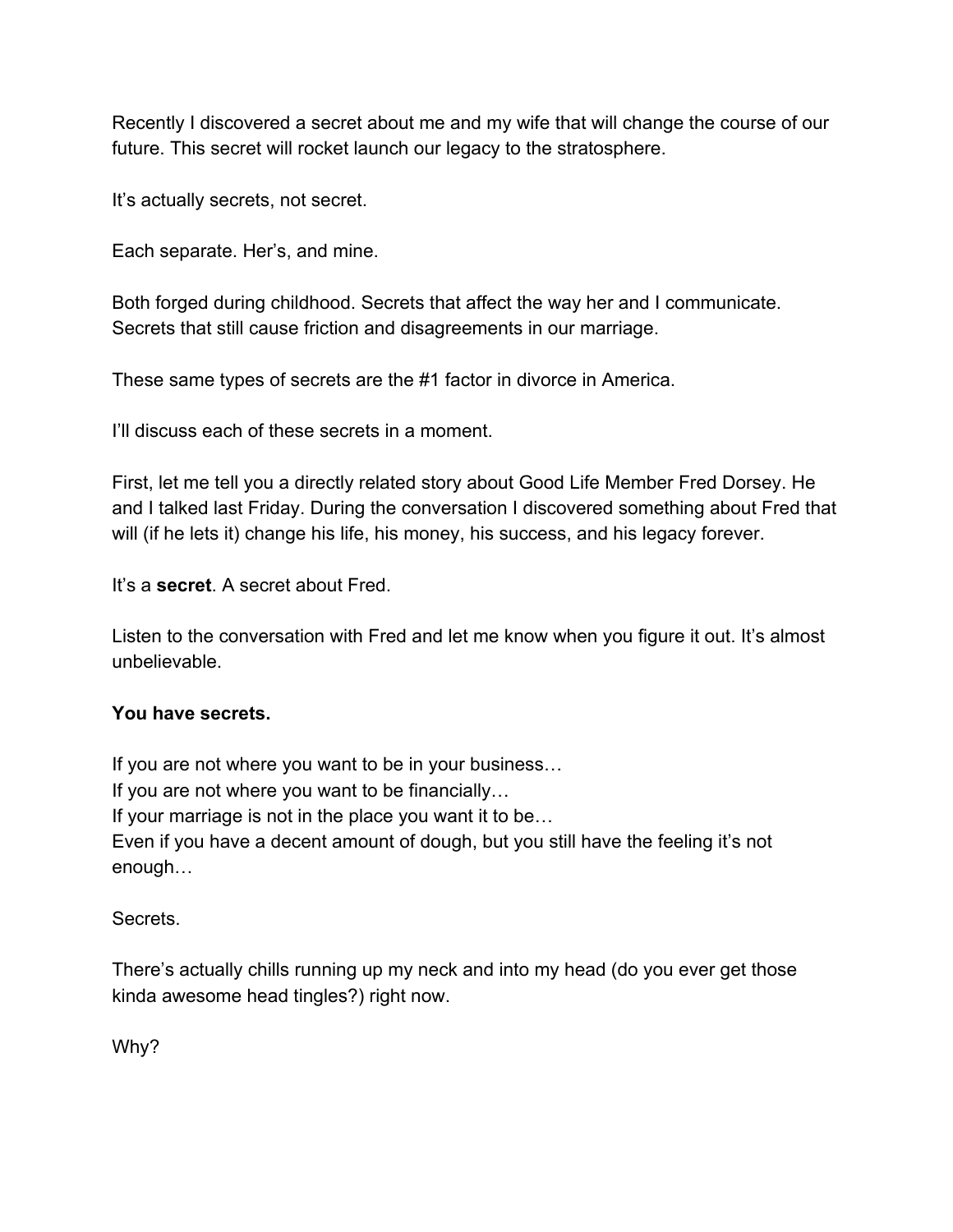Because I'm making breakthroughs and discoveries in my life as it relates to your life. As it relates to money, success, freedom, happiness, all the requirements of living the Good Life and achieving personal greatness.

These secrets are waiting for your discovery.

The most exciting and super real part of discovering these secrets about me and my Bride - is that you'll get to see how they play out in real-time as I experiment with fixing them.

Just as you've witnessed with the visible abs (if you've been around here long enough).

These secrets are problems.

Problems that exist as the prevention to happiness.

The prevention to success. The prevention to wealth. The prevention to freedom.

These secret problems exist in all of us. And yet, there are specific types of these secrets (categories) each of us are anchored to and by.

I can breathe a sigh of relief - finally putting a firm finger on **my** most daunting secret.

Stay tuned, I have a teary eyed story to share with you tomorrow about (mom)...

\*End of email\*

Now, before I share with you the **secrets** I discovered about the Bride and I. Let me give you some **clues**. These texts are directly from my phone… this week!

This first text is from Stacey to me (blue is me):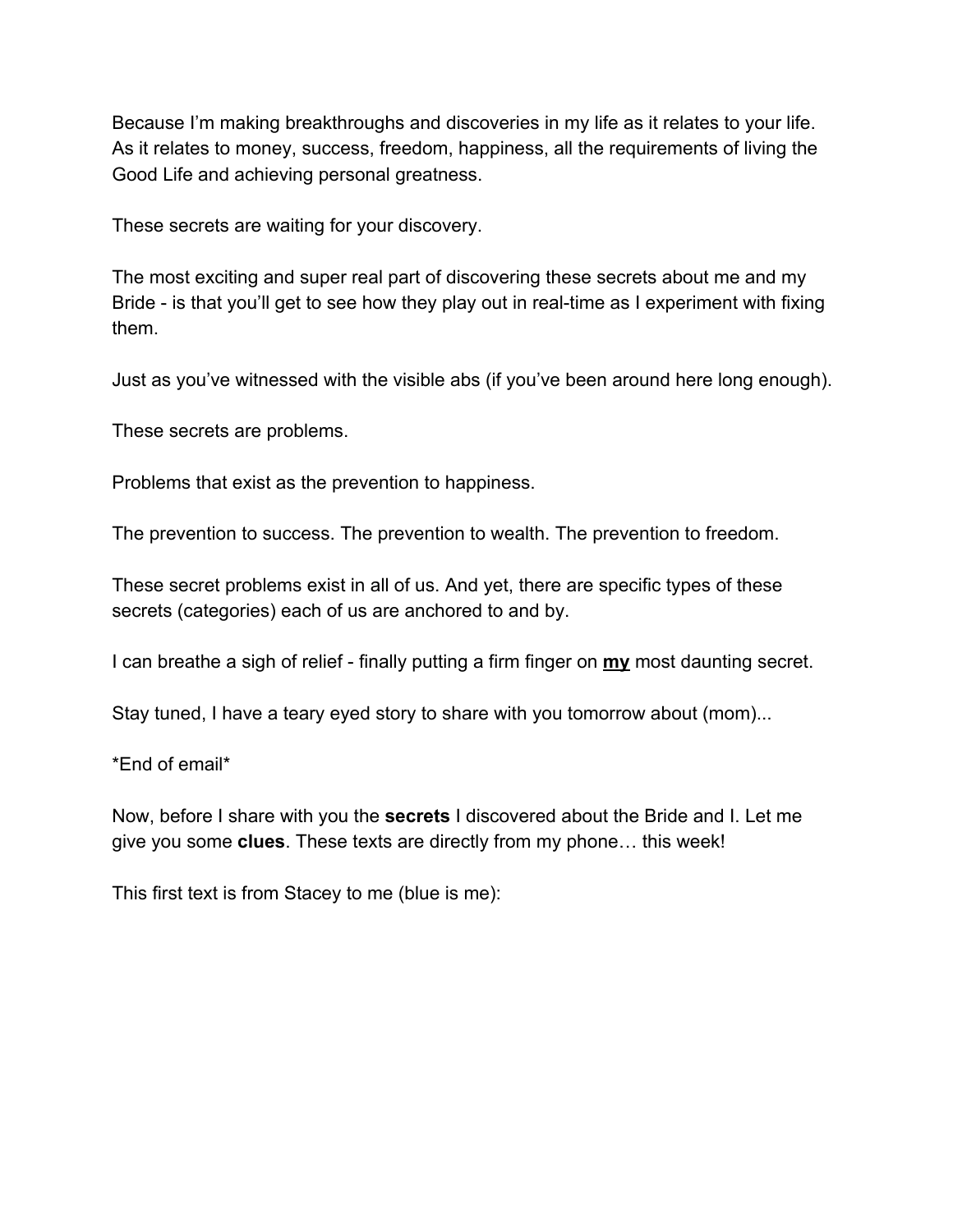

Now, here's one from me to Stacey (blue is me):

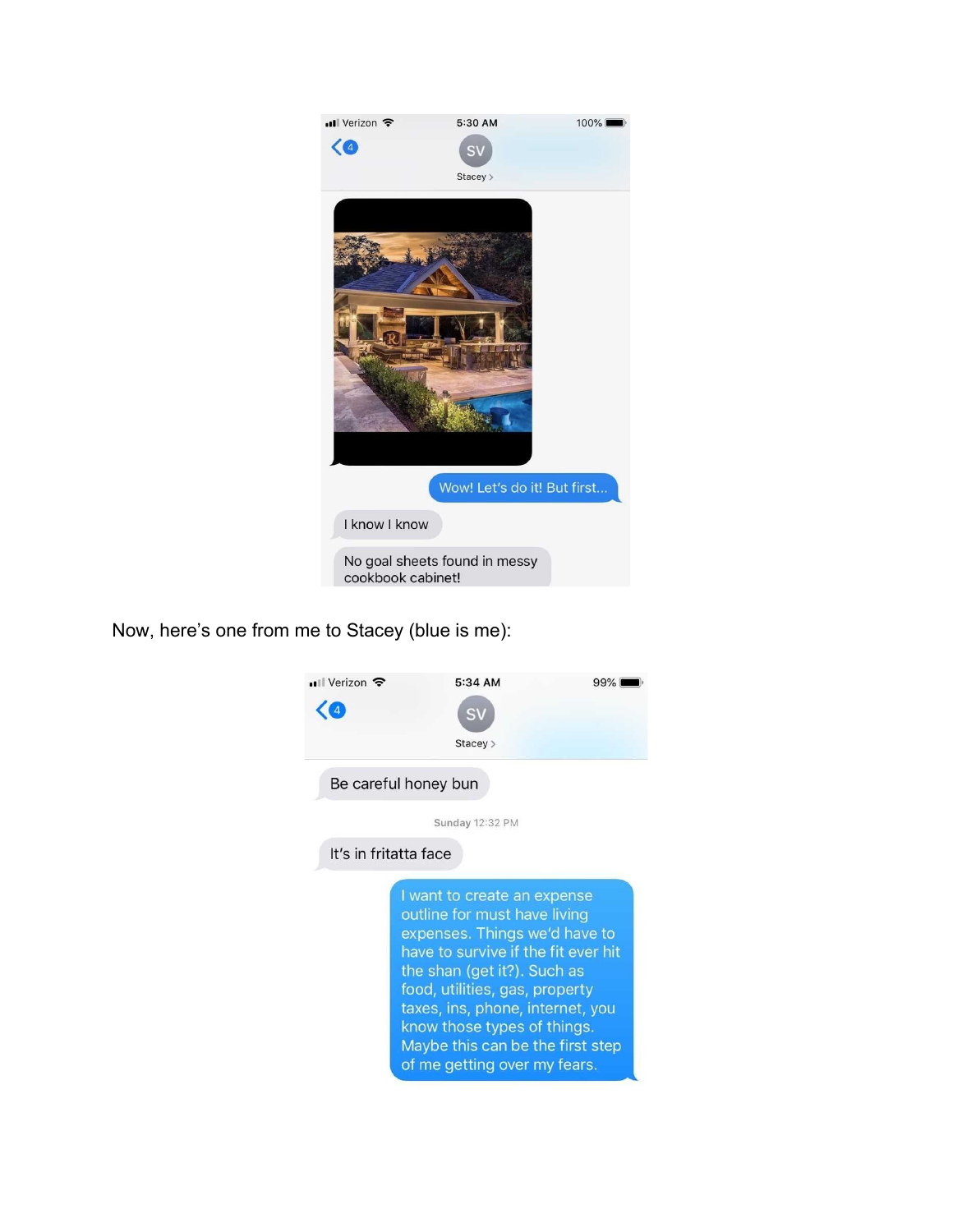I should probably first explain "fritatta face". But my head and eyes are beginning to hurt from staring at this computer screen!!! So maybe some other time.

Anywho. Do you see any difference in the texts? Any difference in the Money Mindset between me and Stace?

The difference is the **revelation** I had (just) the other morning.

I'm going to save that "aha" for next month. The details anyway.

The overview of the breakthrough is that:

I always thought that Stacey had the money problem. Not me.

Turns out, we both have a money story, or a money psychology, or (going forward for our purposes) a money mindset.

Each forged during childhood. Now that I recognize this and it's causes - there's work to be done! Stay tuned.

#### **NEXT.**

Dan Kennedy says,

*"Money is NOT mysterious. It is a mystery to many, but for no good reason. Its secrets are visible. It moves from person to person and place to place for its own reasons, by its own rationale.*

*It is not subject to irrational forces like emotional blackmail or to claims of need or entitlement. It never distributes itself equally amongst any population, because there is always initiative, intelligence, effort, persistence and other value inequality for it to recognize.*

*Most importantly, it tends to go where it is made to feel most welcome."*

**Working On Mysteries Without Any Clues** (which great song is that from?)

One of the many "mysteries" plaguing most is the lack of the understanding of money. This aspect of the money mindset is incredibly intriguing to me.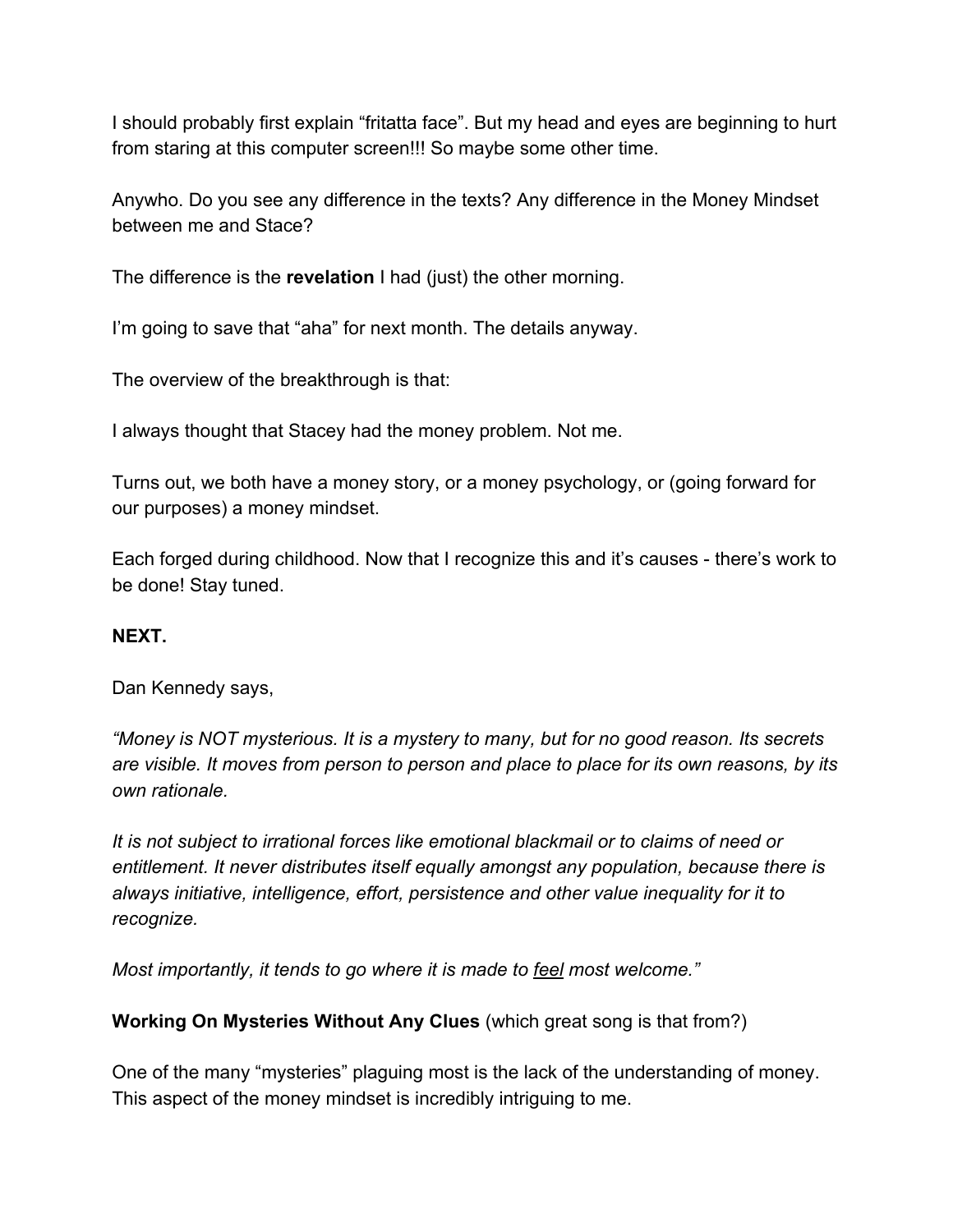For instance, you can be broke without being broken. But you cannot be poor without being broken somewhere in your money mindset.

Most people incorrectly think of being broke as not having money. Actually, it is not having an understanding of money: why and how it moves.

All the feel good - give to the poor - actions of the government and charity - that does NOT also include changing the recipients' understanding of money is not beneficial at all. Maybe, even cruel. Keeps 'em down.

Anyhoo, the money or lack thereof in your pocket at any given time need not control the thinking in your head at that same time. Thinking is free.

If you are hurting right now - in the money department - slow down and think it through. Don't give up on yourself. Don't blame others. You're in the best small business opportunity in the world. Don't quit!

#### **EMOTIONAL BLACKMAIL**

In Dan's quote he says that money does not respond to emotional blackmail, claims of need, or entitlement.

Poor people stay poor.

Entitled people always stand with hand out and palm up.

And Good Life following real estate agents will ALWAYS make more money than teachers, police officers, and a lot of times even more than doctors.

Doesn't mean it's right. But it is so.

As we move forward we'll be digging in to the money mindsets, solving the money mysteries, and looking at the dough ray me from angles never looked at before.

We will also be looking at the details.

I told you, hinted at, teased you with, and now will give you…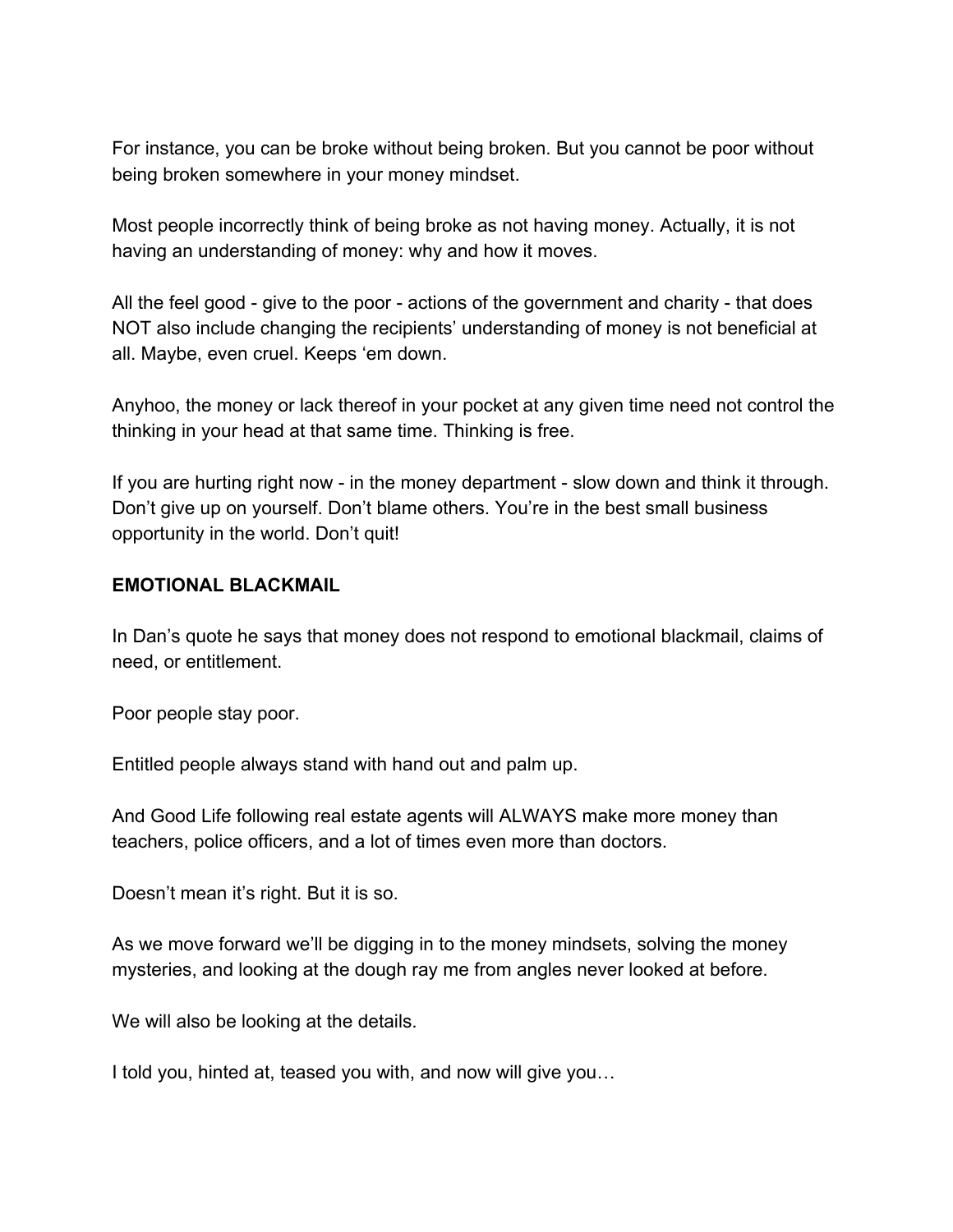The Most Important Sentence For Your Financial Planning:

### **"The Borrower is the SLAVE to the Lender."**

Please stop and consider that sentence.

Sit back in your chair and fantasize about being debt-free.

Completely debt-free.

Not the kind of debt freedom I claim. Whereby up until recently I told myself I was debt-free… because the ONLY debts I had were related to business and rentals.

ONLY, being over **\$1.2 Million** worth of ONLY.

Now believe me when I tell you, I am very grateful for being personally debt-free. No credit card debt, no car loans, no student loans, and no mortgage.

But… debt… is still kinda debt, isn't it?

Back in the day, when I first read [Rich Dad Poor Dad](https://www.amazon.com/Rich-Dad-Poor-Teach-Middle/dp/1612680194/ref=sr_1_1?ie=UTF8&qid=1544125814&sr=8-1&keywords=rich+dad+poor+dad) - Robert Kiyosaki convinced me that there is such a thing as "good debt".

OH HELL NO!

There is no such thing as good debt. Yeah, sure, there's a scale. But debt should be avoided at all costs.

And since you haven't avoided debt (because you're an American), the next best thing is to pay it off.

So I challenge you to the **Good Life Debt Smackdown** challenge!

The first step?

Determining EXACTLY **how much debt you have**. Please compile a list of ALL of your debt and email it to me ASAP.

Yeah, it'll feel weird. Maybe awkward. Maybe embarrassing. Who cares!